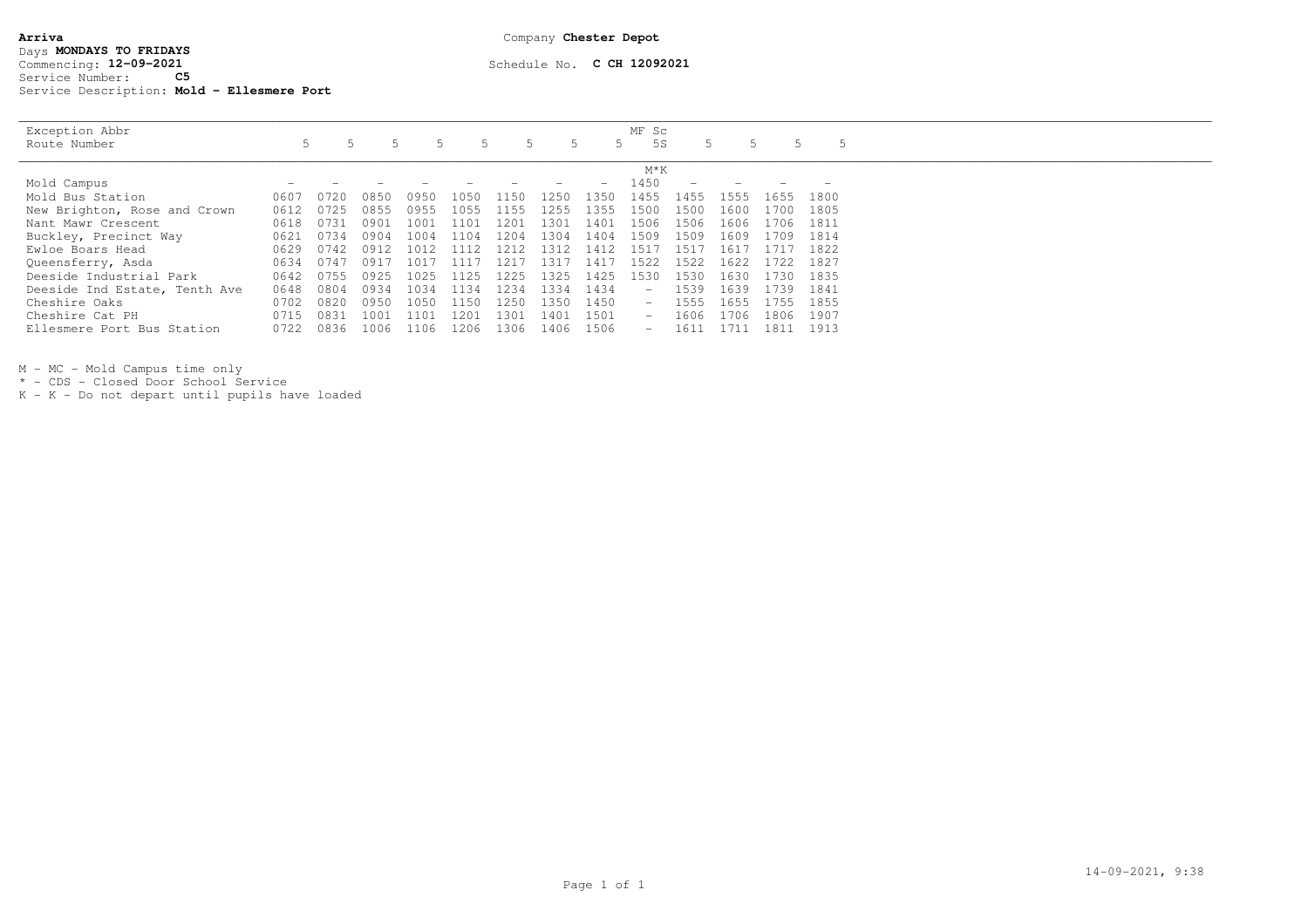| Arriva |                                            |     |  |  |  |  |  |  |  |
|--------|--------------------------------------------|-----|--|--|--|--|--|--|--|
|        | Days MONDAYS TO FRIDAYS                    |     |  |  |  |  |  |  |  |
|        | Commencing: 12-09-2021                     |     |  |  |  |  |  |  |  |
|        | Service Number:                            | C5. |  |  |  |  |  |  |  |
|        | Service Description: Mold - Ellesmere Port |     |  |  |  |  |  |  |  |

## Schedule No. **C CH 12092021**

| Exception Abbr                |      |                              | MF Sc MF Sc | #Sch<br>ΜF  |      |      |       |       |      |      | MF Sc #Sch |      |      |      |      |
|-------------------------------|------|------------------------------|-------------|-------------|------|------|-------|-------|------|------|------------|------|------|------|------|
| Route Number                  |      | 5 S<br>5.                    |             |             |      |      |       |       |      | .5   |            |      |      |      | .5   |
|                               |      | M*                           | М           |             |      |      |       |       |      | М    |            |      |      |      |      |
| Ellesmere Port Bus Station    | 0555 |                              | 0655        |             | 0820 | 0922 | 1022. | 122   | .222 | 1312 | 322        | 1422 | 1525 | 1625 | 1730 |
| Cheshire Cat PH               | 0601 | $\qquad \qquad \blacksquare$ | 0701        | 0711        | 0826 | 0928 | 1028  | 1128  | 1228 | 1318 | 1328       | 1428 | 1531 | 1631 | 1736 |
| Cheshire Oaks                 | 0612 |                              |             | 0722        | 0834 | 0939 | 1039  | 1139  | .239 | 1329 | 1339       | 1439 | 1542 | 1644 | 1749 |
| Deeside Industrial Park       | 0626 |                              | 0726        | 0736        | 0851 | 0953 | 1053  | 1153  | .253 | 1344 | 1353       | 1453 | 1557 | 1659 | 1803 |
| Deeside Ind Estate, Tenth Ave | 0633 | 0731                         | 0736        | 0746        | 0900 | 1003 | 1103  | 1203  | .303 | 1356 | 1403       | 1503 | 1609 | 1708 | 1813 |
| Queensferry, Asda             | 0643 | 0748                         | 0753        | 0758        | 0912 | 1013 | צווו  | 1213  | -313 | 1408 | 1413       | 1513 | 1621 | 1720 | 1823 |
| Ewloe Boars Head              | 064  | (1.75)                       | 0802        | 0805        | 091  | 1018 | 1118  | 1218  | 1318 | 1415 | 1418       | 1518 | 1627 | 1725 | 1828 |
| Buckley, Precinct Way         | 0655 | 0808                         | 0813        | 081         | 0925 | 1026 | 1126  | 1226  | 326  | 1422 | 1426       | 1526 | 1635 | 1733 | 1836 |
| Nant Mawr Crescent            | 0658 | 0811                         | 0816        | $181\times$ | 0928 | 1029 | 1129  | 1229  | 329  | 1425 | 1429       | 1529 | 1638 | 1736 | 1839 |
| New Brighton, Rose and Crown  | 0704 | 0819                         | 0824        | 0824        | 0934 | 1036 | 1136  | 1236  | 336  | 1432 | 1436       | 1536 | 1645 | 1742 | 1846 |
| Mold Bus Station              | 0709 | 0824                         | 0829        | 0829        | 0939 | 1041 | 1141  | l 241 | .341 | 143. | 1441       | 154  | 1650 | 1747 | 1851 |
| Mold Campus                   |      | 0828                         | 0833        |             |      |      |       |       |      |      |            |      |      |      |      |

M - MC - Mold Campus time only \* - CDS - Closed Door School Service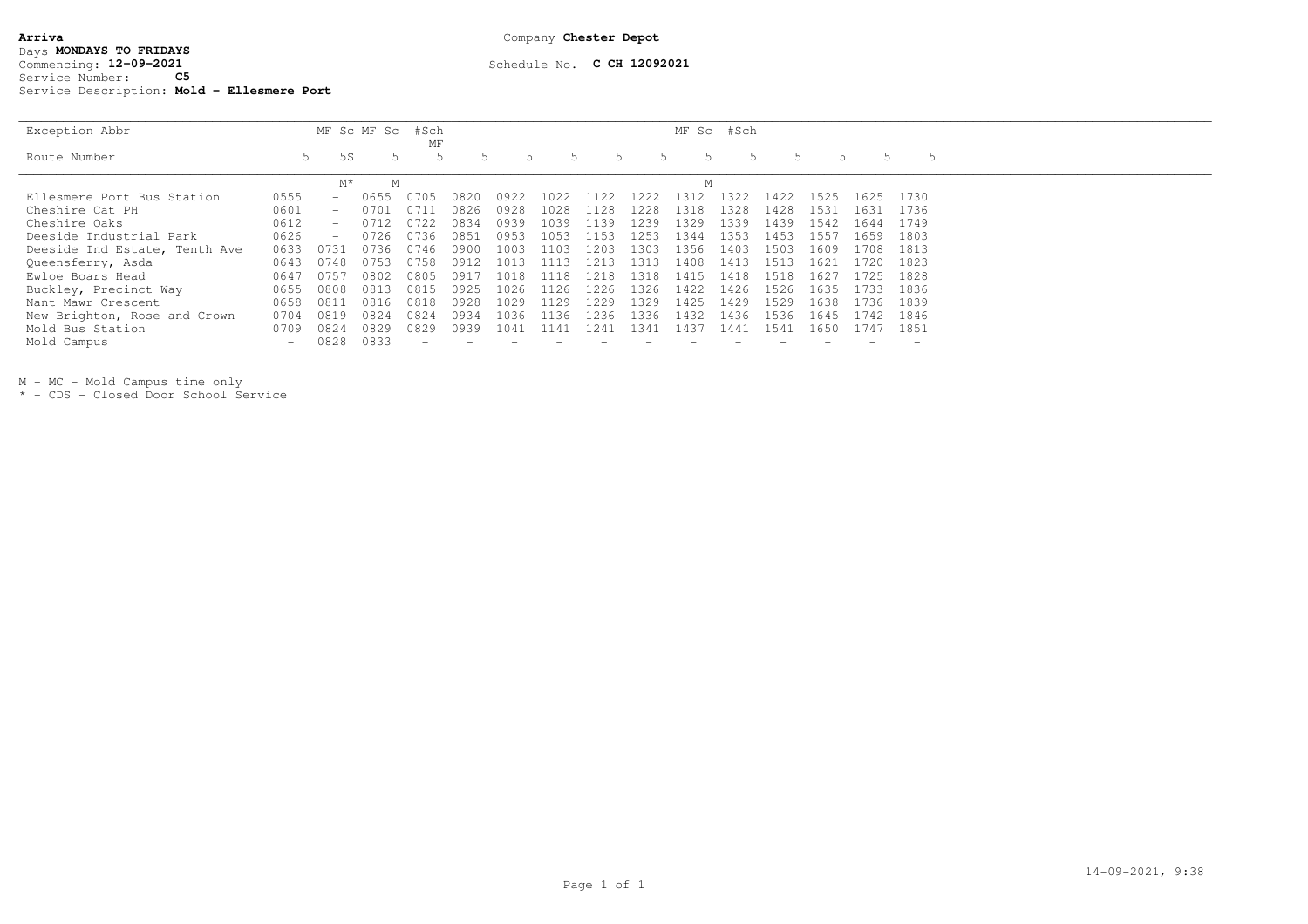## **Arriva** Company **Chester Depot**Days **SATURDAYS** Commencing: 12-09-2021 Service Number: **C5**Service Description: **Mold - Ellesmere Port**

Exception Abbr  $\overline{a}$ Route Number<br>
1991 - 1991 - 1992 10607 10720 10850 10950 1050 1150 1250 1350 1450 1555 1655 1800<br>
Mold Bus Station 1993 10607 0720 0850 0950 1050 1150 1250 1350 1450 1555 1655 1800 1805 New Brighton, Rose and Crown 0612 0725 0855 0955 1055 1155 1255 1355 1455 1600 1700 Nant Mawr Crescent 0618 0731 0901 1001 1101 1201 1301 1401 1501 1606 1706 1811 Buckley, Precinct Way 0621 0734 0904 1004 1104 1204 1304 1404 1504 1609 1709 1814 Ewloe Boars Head 0629 0742 0912 1012 1112 1212 1312 1412 1512 1617 1717 1822 Queensferry, Asda 0634 0747 0917 1017 1117 1217 1317 1417 1517 1622 1722 1827 Deeside Industrial Park 0642 0755 0925 1025 1125 1225 1325 1425 1525 1630 1730 1835 Deeside Ind Estate, Tenth Ave 0648 0804 0934 1034 1134 1234 1334 1434 1534 1639 1739 1841 Cheshire Oaks 0702 0820 0950 1050 1150 1250 1350 1450 1550 1655 1755 1855 Cheshire Cat PH 0715 0831 1001 1101 1201 1301 1401 1501 1601 1706 1806 1907

Ellesmere Port Bus Station 0722 0836 1006 1106 1206 1306 1406 1506 1606 1711 1811 1913